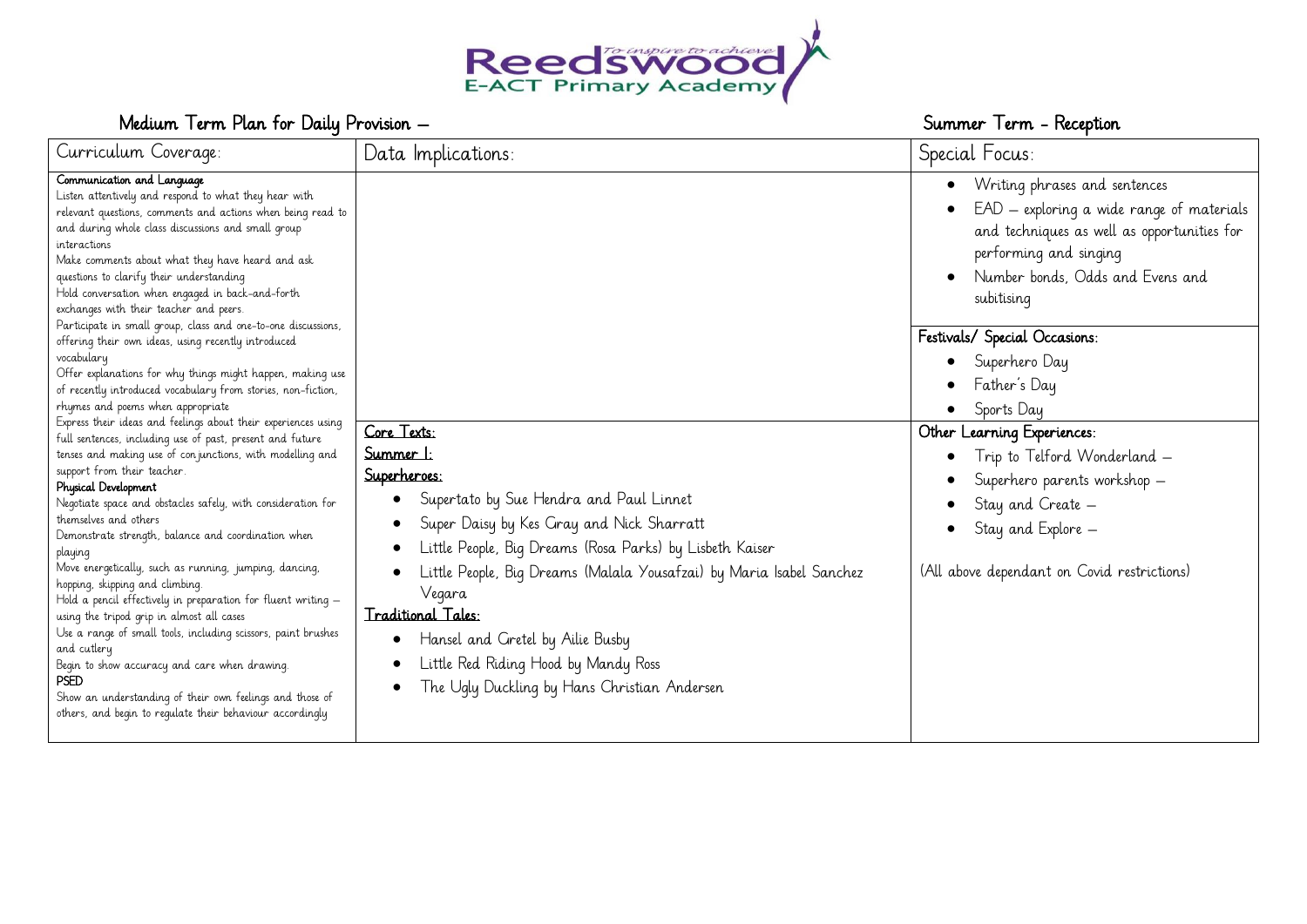

# Medium Term Plan for Daily Provision – Summer Term - Reception – Summer Term - Reception

| Set and work towards simple goals, being able to wait for<br>what they want and control their immediate impulses when<br>appropriate<br>Give focused attention to what the teacher says, responding<br>appropriately even when engaged in activity, and show an<br>ability to follow instructions involving several ideas or<br>actions.<br>Be confident to try new activities and show independence,<br>resilience and perseverance in the face of challenge<br>Explain the reasons for rules, know right from wrong and<br>try to behave accordingly<br>Manage their own basic hygiene and personal needs,<br>including dressing, going to the toilet and understanding the                                                                                        | Summer 2:<br>Castles:<br>Cinderella and her Bossy Sisters by Mark Sperring and Barbara Bongini<br>$\bullet$<br>The Knight who Wouldn't Fight by Helen and Thomas Docherty<br>$\bullet$<br>Zog and the Flying Doctors by Julia Donaldson<br>Growing and Changing:<br>Eddie's Garden by Sarah Garland<br>$\bullet$<br>The Extraordinary Gardener by Sam Boughton<br>$\bullet$<br>What We'll Build by Oliver Jeffers<br>$\bullet$                                                                                                                                                                                                                                                                          |                                                                |
|----------------------------------------------------------------------------------------------------------------------------------------------------------------------------------------------------------------------------------------------------------------------------------------------------------------------------------------------------------------------------------------------------------------------------------------------------------------------------------------------------------------------------------------------------------------------------------------------------------------------------------------------------------------------------------------------------------------------------------------------------------------------|---------------------------------------------------------------------------------------------------------------------------------------------------------------------------------------------------------------------------------------------------------------------------------------------------------------------------------------------------------------------------------------------------------------------------------------------------------------------------------------------------------------------------------------------------------------------------------------------------------------------------------------------------------------------------------------------------------|----------------------------------------------------------------|
| importance of healthy food choices.<br>Work and play cooperatively and take turns with others<br>Form positive attachments to adults and friendships with<br>peers<br>Show sensitivity to their own and to others' needs.<br>Literacy<br>Demonstrate understanding of what has been read to them<br>by retelling stories and narratives using their own words and<br>recently introduced vocabulary<br>Anticipate – where appropriate – key events in stories<br>Use and understand recently introduced vocabulary during<br>discussions about stories, non-fiction, rhymes and poems and<br>during role-play.<br>Say a sound for each letter in the alphabet and at least IO<br>digraphs<br>Read words consistent with their phonic knowledge by sound-<br>blending | Links to National Curriculum Areas:<br>History:<br>History of traditional tales – We will learn about how old the stories are.<br>We will look at a timeline.<br>Castles - We will look at pictures of castles. We will look at what<br>$\bullet$<br>different parts of a castle are for. We will learn about why we needed<br>castles. (example- moat and drawbridge)<br>Knights/Kings/Queens - We will learn about the job of a knight. We<br>will learn about our current Queen. (Knights protected the Kings and<br>Queens, current Queen is Queen Elizabeth II)<br>People – We will look at a range of historical figures and what they are<br>recognised for. We will discuss their achievements. | Daily Routines:<br>Transition to Year One<br>Swimming and Yoga |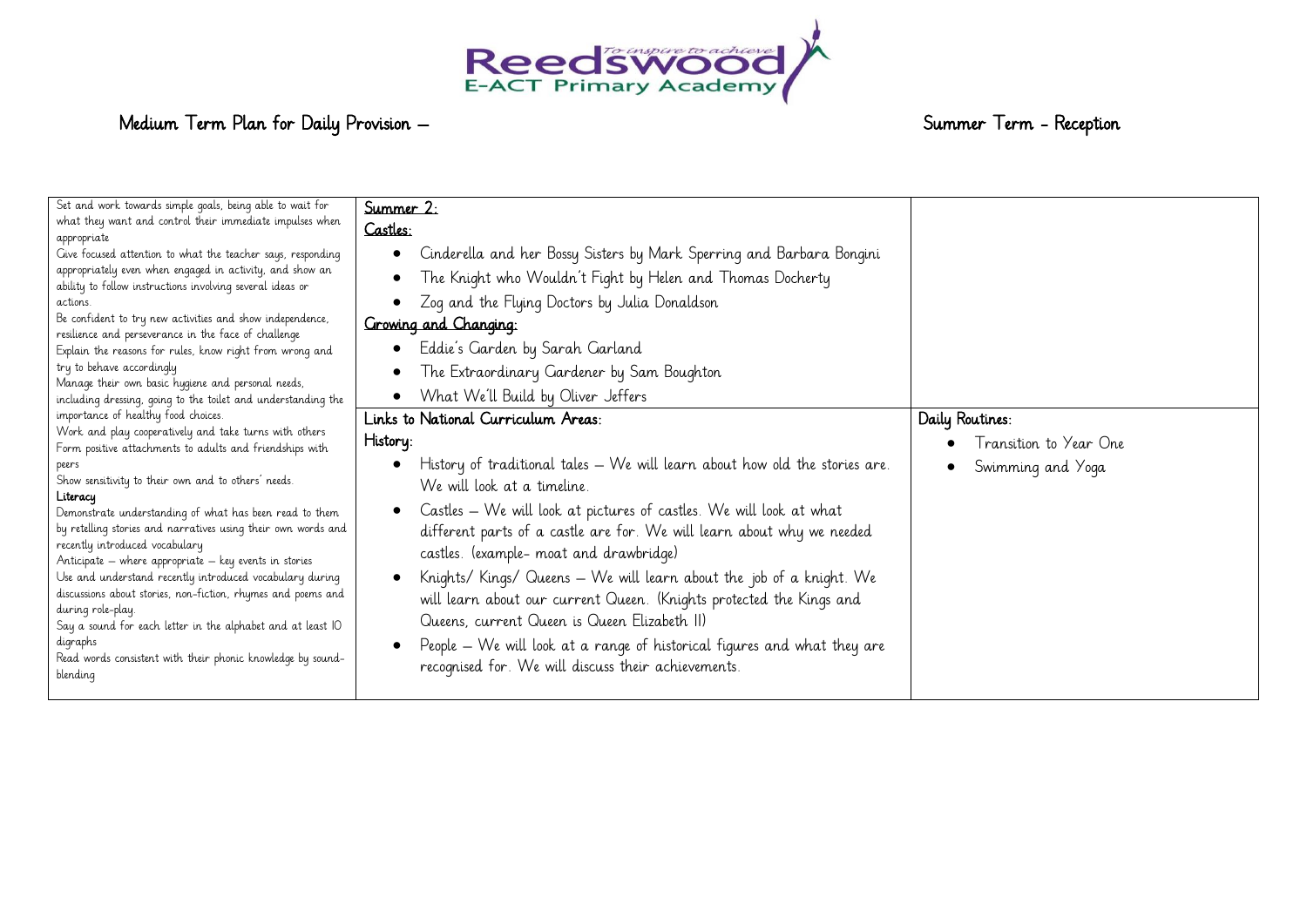

# Medium Term Plan for Daily Provision – Summer Term - Reception – Summer Term - Reception

| Read aloud simple sentences and books that are consistent<br>with their phonic knowledge, including some common<br>exception words.<br>Write recognisable letters, most of which are correctly<br>formed<br>Spell words by identifying sounds in them and representing<br>the sounds with a letter or letters<br>Write simple phrases and sentences that can be read by<br>others.<br>Mathematics<br>Have a deep understanding of number to IO, including the<br>composition of each number<br>Subitise (recognise quantities without counting) up to 5<br>Automatically recall (without reference to rhymes, counting<br>or other aids) number bonds up to 5 (including subtraction<br>facts) and some number bonds to IO, including double facts.<br>Verbally count beyond 20, recognising the pattern of the<br>counting system<br>Compare quantities up to IO in different contexts, recognising<br>when one quantity is greater than, less than or the same as<br>the other quantity<br>Explore and represent patterns within numbers up to IO,<br>including evens and odds, double facts and how quantities | Geography:<br>Drawing maps of Hansel and Gretel's journey through the woods - We<br>$\bullet$<br>will look at real maps of our local area. We will create our own maps.<br>(direction words, simple titles, landmarks that Hansel and Gretel saw)<br>What grows where? - We will discuss different plants and where they<br>$\bullet$<br>grow. We will discuss different climates. We will look at these countries on<br>a map.<br>How do we travel to other places? – We will discuss different modes of<br>$\bullet$<br>transport. We will talk about which mode of transport is most suitable to<br>travel to a variety of places. (we would use an aeroplane to travel to India<br>but a bus to travel to Walsall)<br>Local Community - We will learn about emergency services and how they<br>$\bullet$<br>help us in our local area. We will ask find out facts about emergency<br>services. (doctors help us if we are poorly, firefighters help us if there is a<br>fire)<br>Identifying Countries on a map - We will explore where different countries<br>$\bullet$<br>are on a map. We will discuss what a map is used for. | English:<br>Reading sentences – We will learn to use<br>our phonics to read whole sentences. We<br>will be able to understand what we have<br>read.<br>Comprehension - We will answer questions<br>about what we have read ourselves.<br>Writing sentences - We will learn to write<br>sentences using our phonics skills. We will<br>think of our own sentences to write.<br>Spelling – We will learn to spell high<br>frequency words correctly. We will spell<br>words using sounds we know. We will begin<br>to learn different ways of writing sounds.<br>Reading and writing irregular words - We<br>will learn to read some high frequency<br>words. We will learn to use those words in |
|-------------------------------------------------------------------------------------------------------------------------------------------------------------------------------------------------------------------------------------------------------------------------------------------------------------------------------------------------------------------------------------------------------------------------------------------------------------------------------------------------------------------------------------------------------------------------------------------------------------------------------------------------------------------------------------------------------------------------------------------------------------------------------------------------------------------------------------------------------------------------------------------------------------------------------------------------------------------------------------------------------------------------------------------------------------------------------------------------------------------|---------------------------------------------------------------------------------------------------------------------------------------------------------------------------------------------------------------------------------------------------------------------------------------------------------------------------------------------------------------------------------------------------------------------------------------------------------------------------------------------------------------------------------------------------------------------------------------------------------------------------------------------------------------------------------------------------------------------------------------------------------------------------------------------------------------------------------------------------------------------------------------------------------------------------------------------------------------------------------------------------------------------------------------------------------------------------------------------------------------------------------------|-------------------------------------------------------------------------------------------------------------------------------------------------------------------------------------------------------------------------------------------------------------------------------------------------------------------------------------------------------------------------------------------------------------------------------------------------------------------------------------------------------------------------------------------------------------------------------------------------------------------------------------------------------------------------------------------------|
| can be distributed equally.<br>Understanding the World<br>Talk about the lives of the people around them and their<br>roles in society<br>Know some similarities and differences between things in the<br>past and now, drawing on their experiences and what has<br>been read in class<br>Understand the past through settings, characters and events<br>encountered in books read in class and storytelling<br>Describe their immediate environment using knowledge from<br>observation, discussion, stories, non-fiction texts and maps<br>Know some similarities and differences between different<br>religious and cultural communities in this country, drawing<br>on their experiences and what has been read in class                                                                                                                                                                                                                                                                                                                                                                                     | Science:<br>Animal habitats - We will learn where different animals live. We will<br>discuss why different animals need different habitats and compare them.<br>Floating and Sinking - We will explore which objects float and which<br>objects sink. We will understand what the words float and sink mean.<br>Plants – We will discuss what plants need to grow (water, soil, air,<br>$\bullet$<br>warmth) We will know the things that a plant needs to grow.                                                                                                                                                                                                                                                                                                                                                                                                                                                                                                                                                                                                                                                                      | our writing.<br>Maths:<br>Add and subtract single digit numbers -<br>We will learn the symbols for addition and<br>subtraction. We will learn to use objects to<br>add and take away.<br>Order and recite numbers to $20 - We$<br>will learn to put and say the numbers<br>from 0-20 into the right order.                                                                                                                                                                                                                                                                                                                                                                                      |